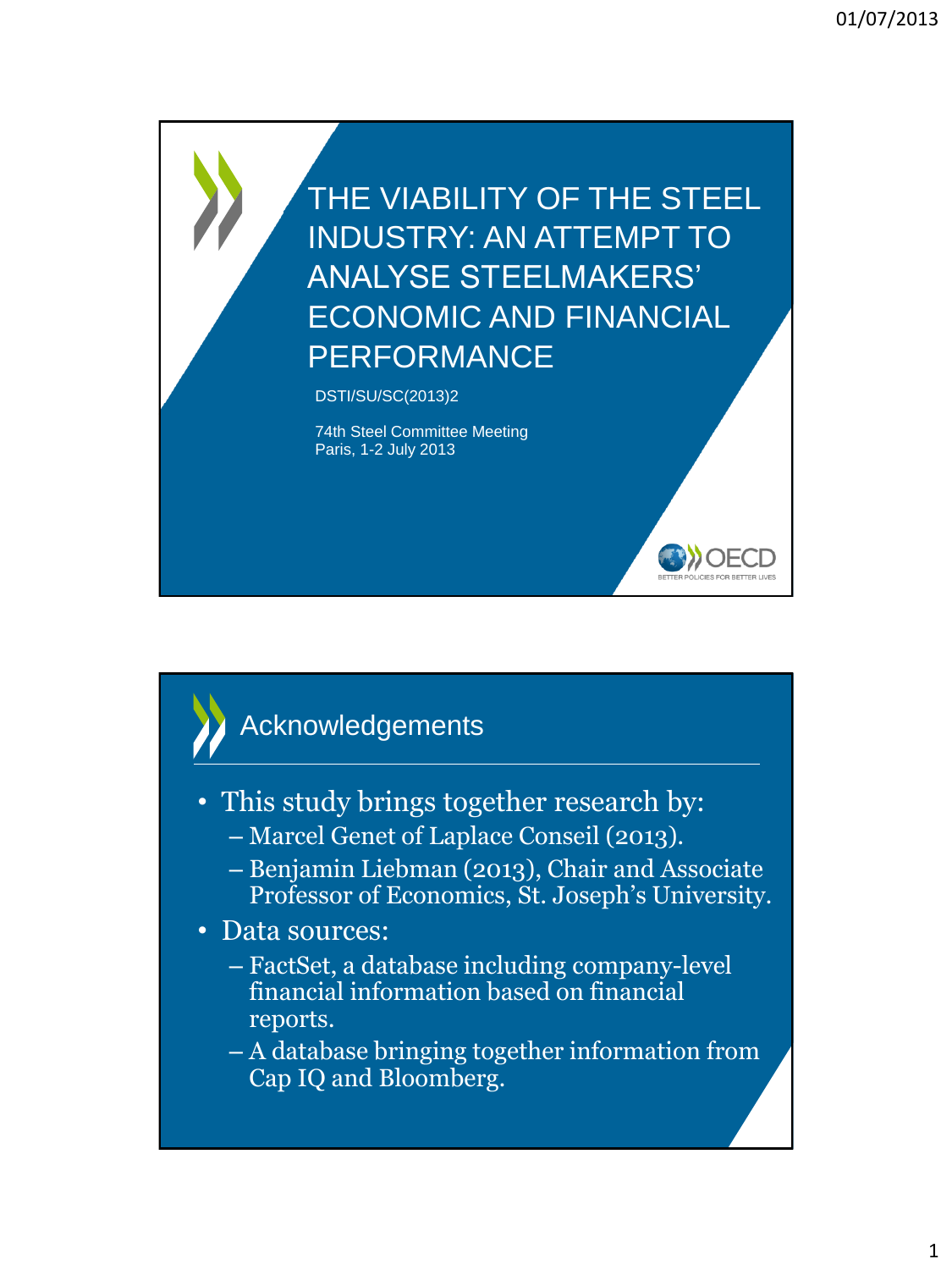#### Context: why an interest in profitability?

- External factors with adverse effects on the steel industry:
	- Economic slowdowns and recessions,
	- Global excess capacity, and
	- Elevated raw material and energy costs.
- Worsening financial situation led to drastic measures:
	- Steel amongst the worst-performing industries in many economies
	- This is weighing on necessary standard investments and innovation.
- Selected strategies adopted by steelmakers:
	- Moving towards growing markets,
	- Merging to form larger companies,
	- Integrating vertically into mining, and
	- Adding value to their steel products.
- The paper tries to show what may have worked

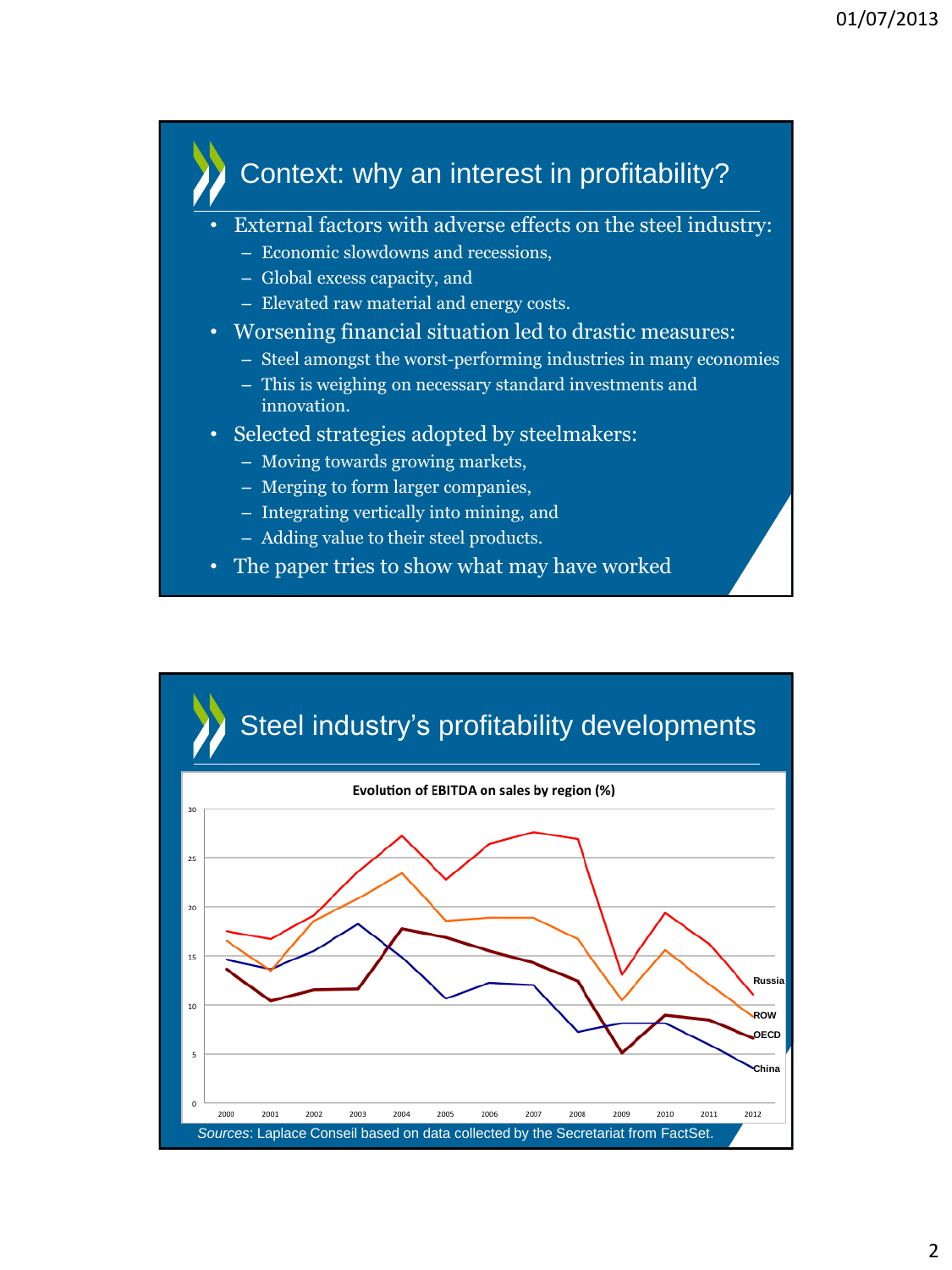

# Profitability: steel versus all firms in

Ranking of steel industry within total industries appears below country/region name

to steel firms in 2011

Net profit margins (%): all firms compared

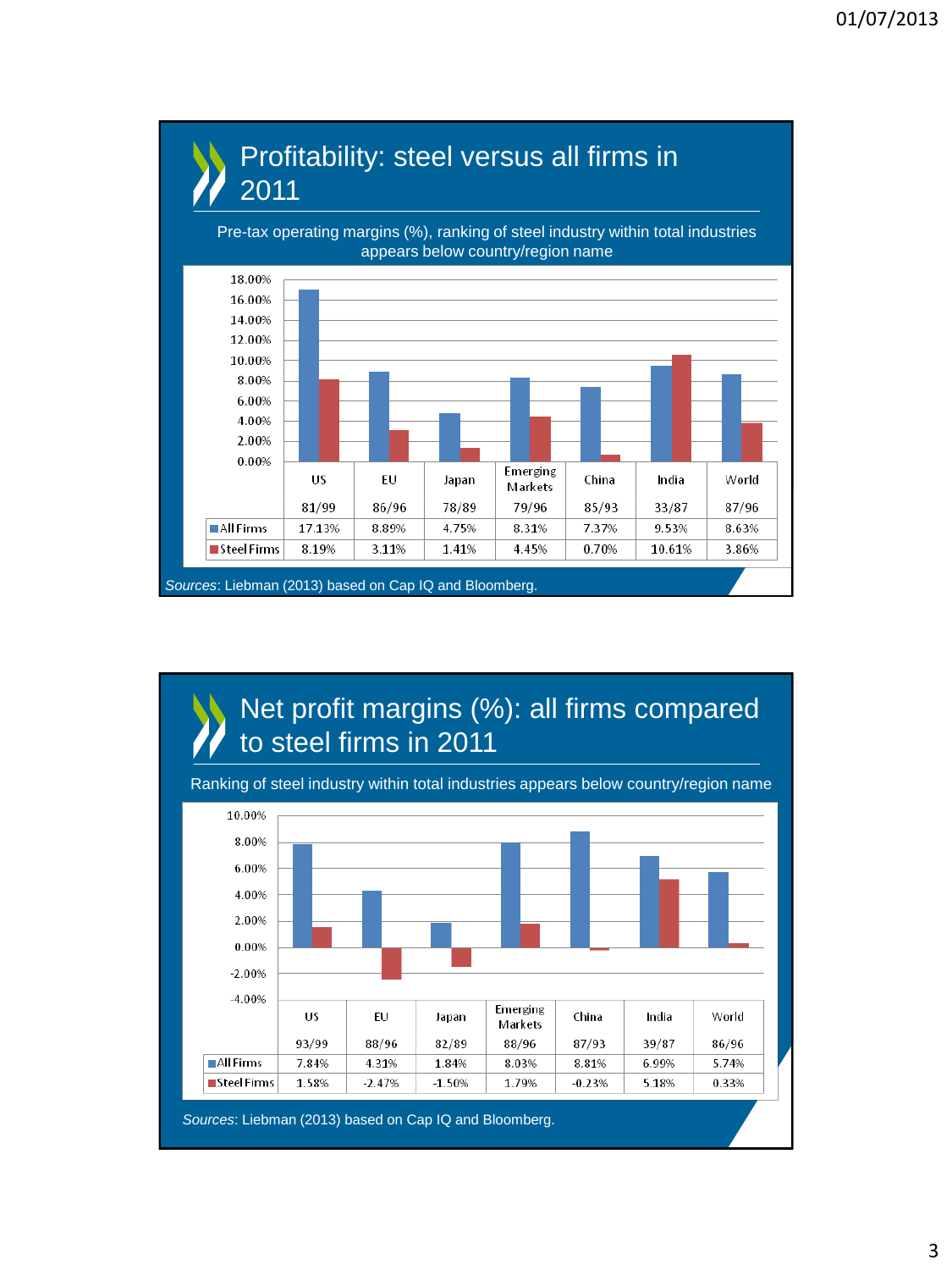

Relationship between the growth of markets and steel industry profitability (2001-2012)

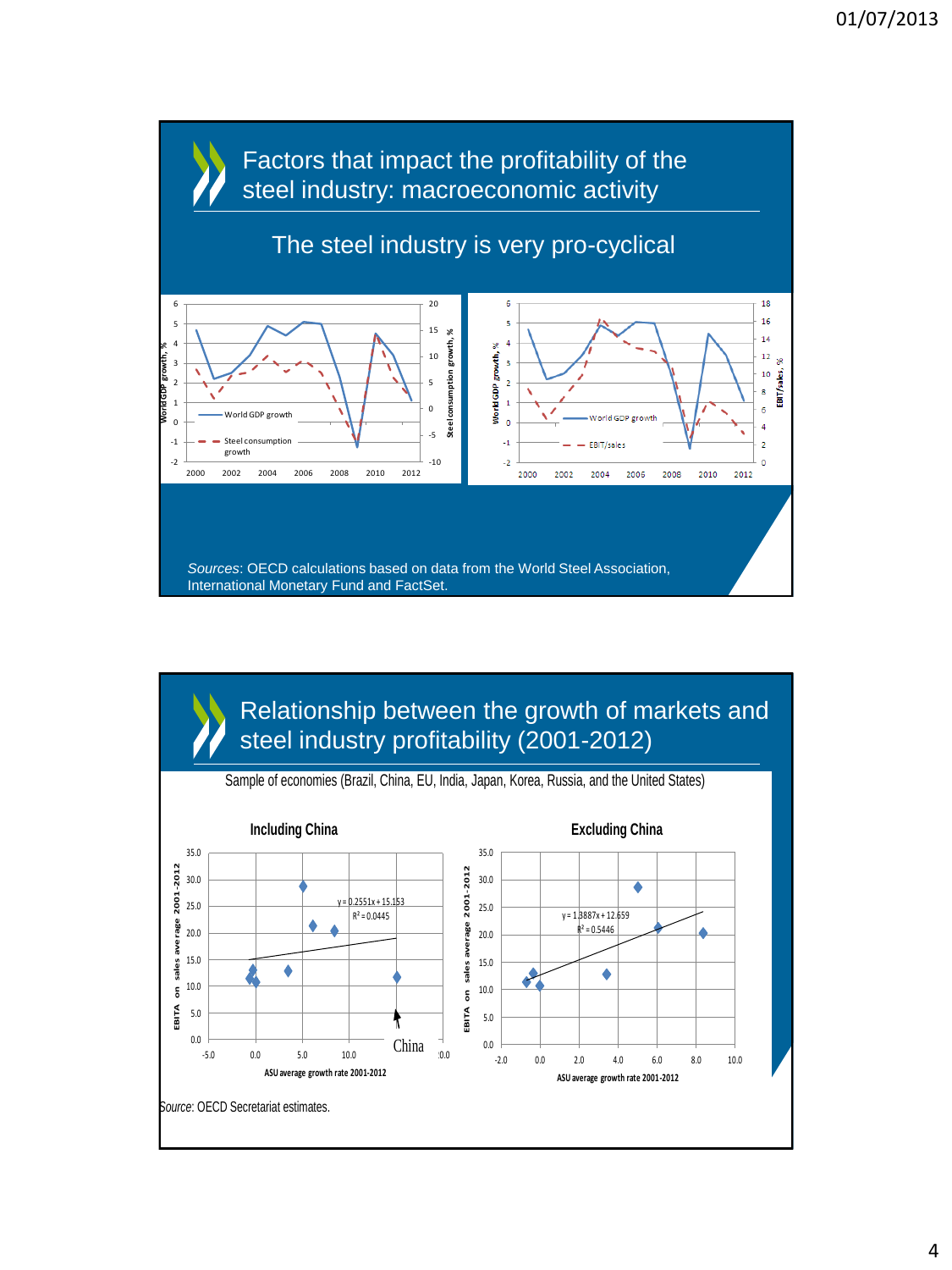

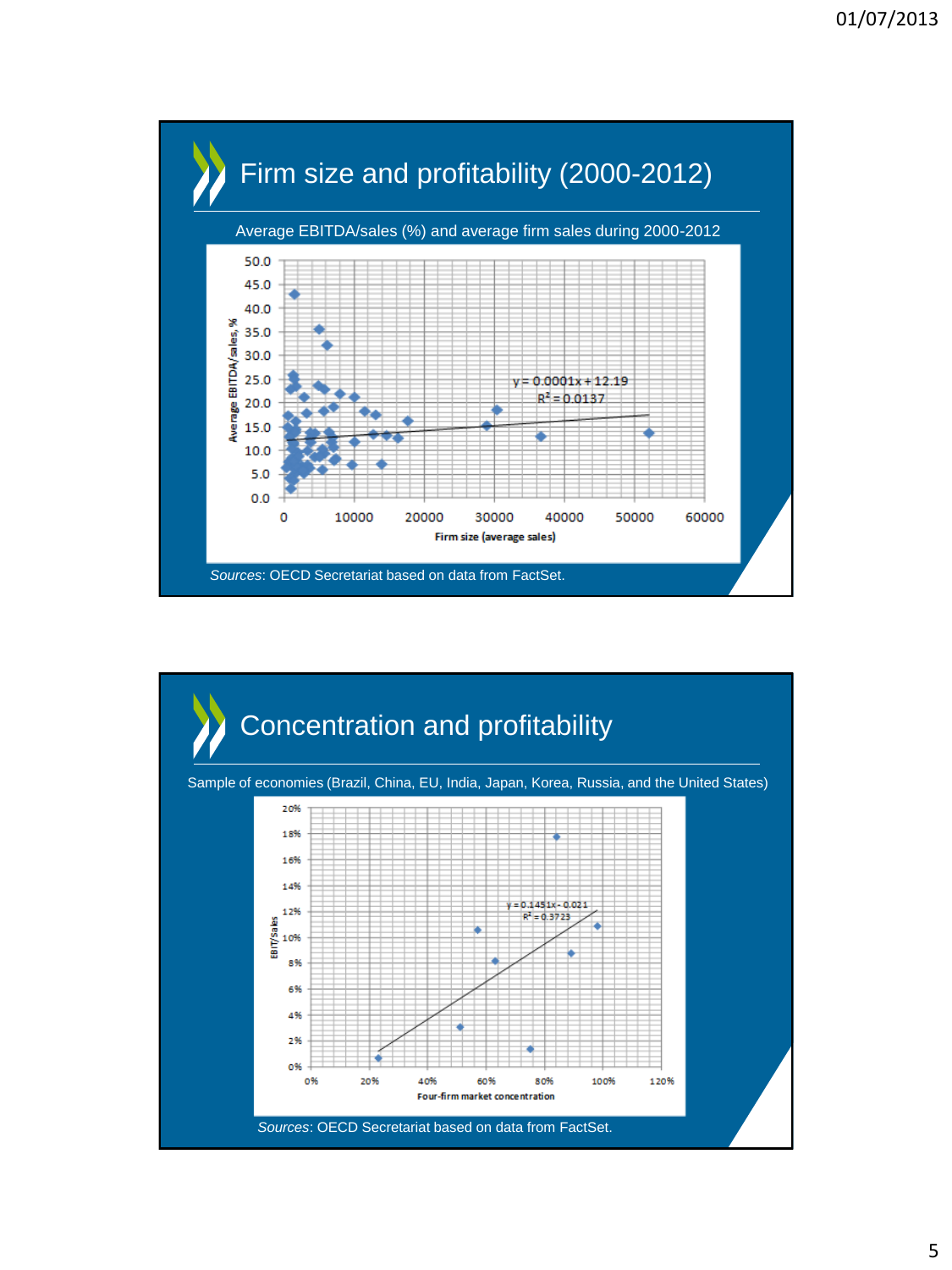

#### Panel Estimation Results: Steel Profit Model (2007-2012)

|                                  | (1)<br>(E BITDA/Sales) | (2)<br>(E BITDA/Sales)  | (3)<br>(E BITDA/Sales) |
|----------------------------------|------------------------|-------------------------|------------------------|
| $(E$ BITDA/Sales) <sub>t-1</sub> | 0.335'''               | $0.266$ <sup>277</sup>  | $0.308***$             |
|                                  | (4.53)                 | (3.12)                  | (3.02)                 |
| $\log(P_{\text{ore}})$           | $-3.676^{***}$         | $-4.043$ <sup>777</sup> | $-3.081$ <sup>77</sup> |
|                                  | $(-3.45)$              | $(-3.28)$               | $(-2.44)$              |
| $9/6\Delta GDP$                  | $0.990^{***}$          | $0.870'''$              | $1.081'''$             |
|                                  | (8.58)                 | (6.51)                  | (5.84)                 |
| Four-firm<br>concentration       | $0.308^{***}$          | $0.207^{***}$           | $0.555***$             |
|                                  | (6.86)                 | (3.92)                  | (3.82)                 |
| log(output)                      |                        | 5.035                   |                        |
|                                  |                        | (1.53)                  |                        |
| log(output/employee)             |                        |                         | 3.434                  |
|                                  |                        |                         | (1.18)                 |
| constant                         | 6.233                  | $-0.105$                | $-29.42$               |
|                                  | (0.90)                 | $(-0.01)$               | $(-1.29)$              |
| No of Observations               | 149                    | 123                     | 101                    |
| No of Firms                      | 26                     | 26                      | 23                     |
| $R^2$                            | 0.82                   | 0.83                    | 0.84                   |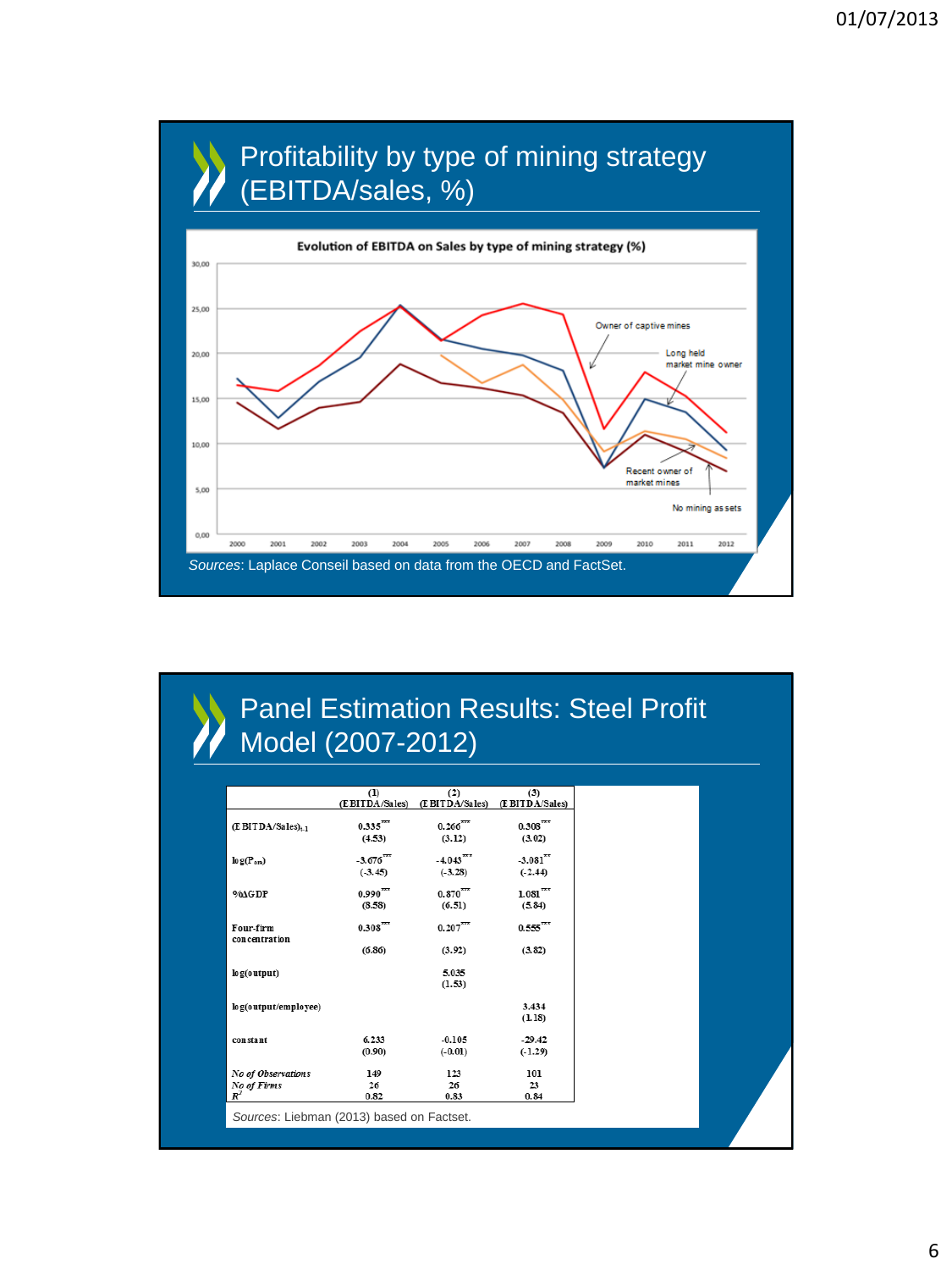

Pros and cons of focusing on value added steel products (1/2)

- Arguments against focusing on high valueadded steel products:
	- They account for a limited share of demand
	- Competition is intense in those segments.
	- They require large capital expenditures.
	- Since 2000, the profitability of high-value added steel producers has been smaller, on average, than manufacturers of commodity/low value steel products (Laplace Conseil).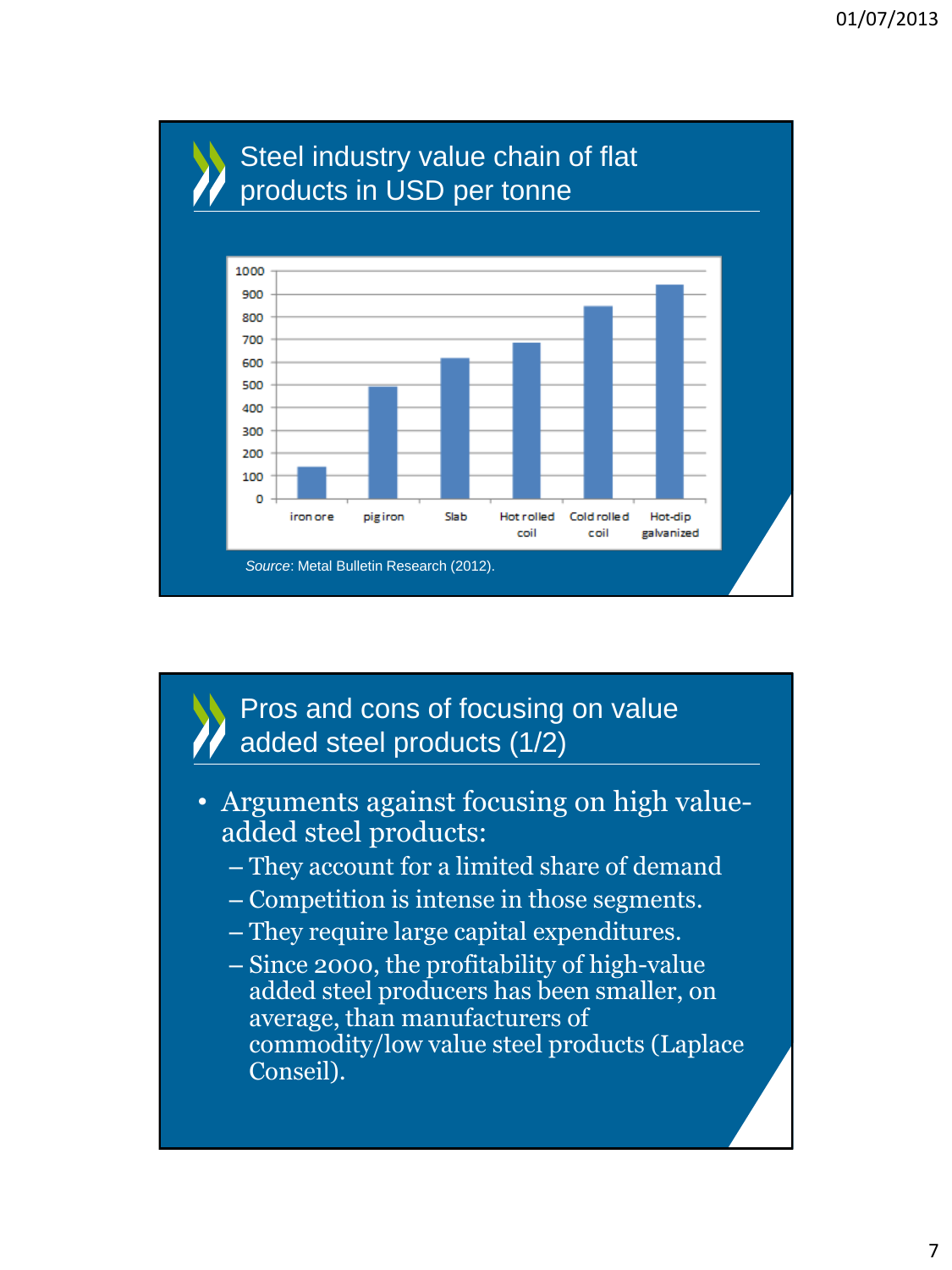#### Pros and cons of focusing on value added steel products (2/2)

- Arguments in favour of focussing on value added steel products:
	- Adding value to steel products and improving operational efficiency can offset higher labour and raw materialscosts.
	- It can help steelmakers based in OECD economies to improve their competitive situation on global markets.

## Conclusion (1/2)

- The viability of the steel industry linked on general economic situation and health of downstream industries.
- Firm size is not associated with improvements in economic performance (plant size is important for economies of scale, not firm size per se)
- However, the level of concentration matters for steel profitability.